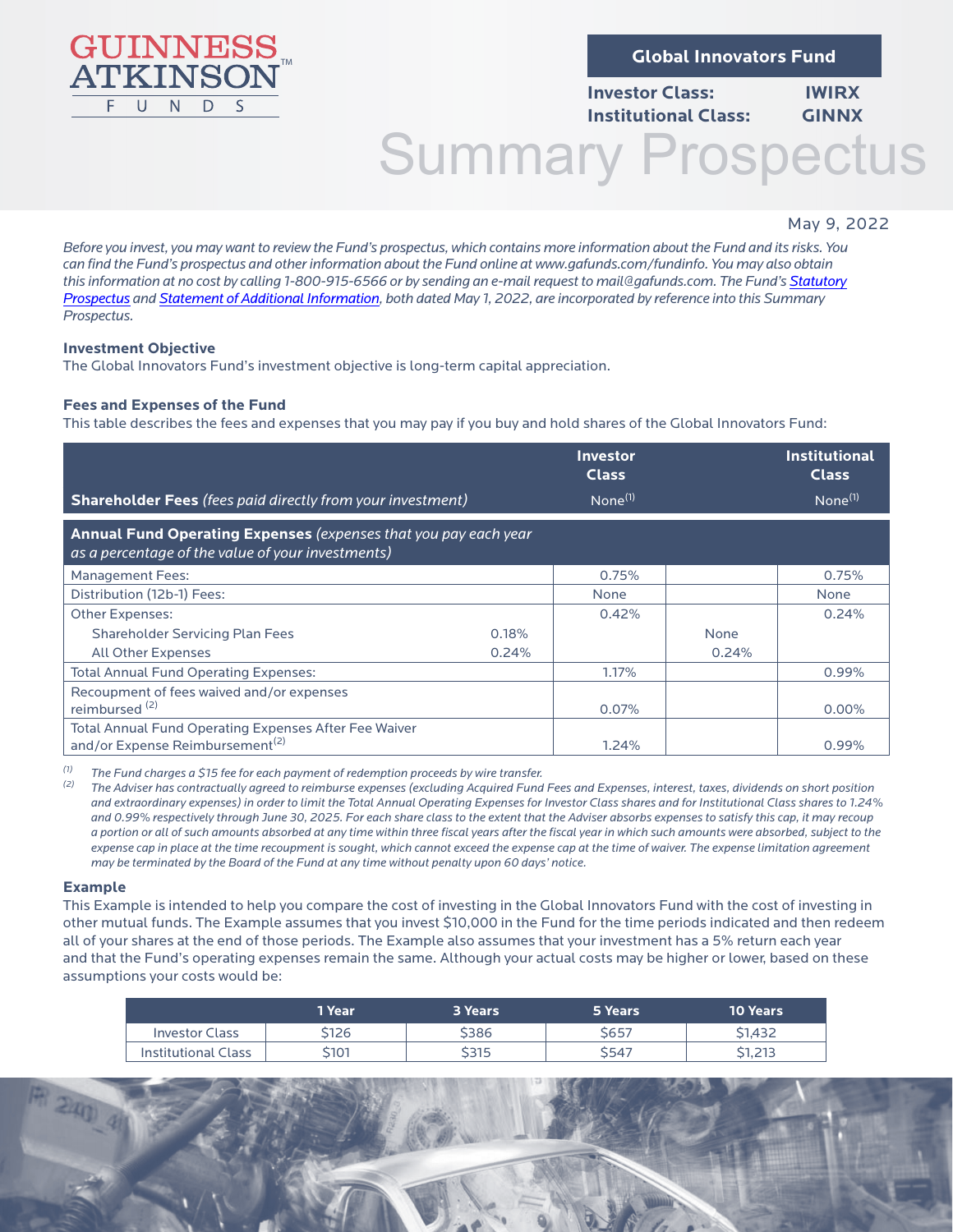#### **Portfolio Turnover**

The Fund pays transaction costs, such as commissions, when it buys and sells securities (or "turns over" its portfolio). A higher portfolio turnover rate may indicate higher transaction costs and may result in higher taxes when Fund shares are held in a taxable account. These costs, which are not reflected in annual fund operating expenses or in the example, affect the Fund's performance. During the most recent fiscal year, the Fund's portfolio turnover rate was 19.01% of the average value of its portfolio.

#### **Principal Investment Strategies**

The Global Innovators Fund invests in publicly-traded equity securities of companies that the Adviser believes are positioned for growth due to advances in technology, communications, globalism or innovative management. The Fund invests in companies that the Adviser believes can create value through original thinking. The Fund will consider all companies in the world's developed stock markets, such as the United States, the United Kingdom, Canada, Japan, Hong Kong, Singapore, Australia, New Zealand and other stock markets in the European Union. The Fund also may consider investments in emerging stock markets, such as in China, Korea, Taiwan, Malaysia, Thailand, South Africa and Mexico. The Fund considers "emerging stock markets" to be stock markets in countries considered to be emerging market countries by any of the World Bank, the International Monetary Fund or any widely-recognized index of emerging market securities (e.g., Dow Jones, FTSE, S&P, MSCI).

The Fund will normally hold around 35 positions of approximately equal weight. The Fund may invest in companies of any capitalization size. The Fund expects that normally, at least 40% of the Fund's assets will be invested in global securities. For this purpose, "global securities" means securities issued by companies with significant business activities outside the U.S. The Fund's currency is US Dollars, while some of its investments are denominated in foreign currencies. Additional information on Principal Investment Strategies can be found in the prospectus. Also see Additional Investment Strategies and Risks in the Statement of Additional Information.

For temporary defensive purposes, any portion of the Fund's total assets may be invested in cash and cash equivalents, including money market funds, to respond to adverse market, economic, political or other conditions. While the Fund is applying this temporary defensive strategy, it may be unable to achieve its investment objective.

The Fund is designed for investors who seek long-term capital appreciation through focused investment in companies, wherever located, that the Adviser believes are positioned to benefit from innovations in technology, communication, globalism or management strategies.

#### **Principal Risks**

You can lose money investing in shares of the Global Innovators Fund and investing in shares of this Fund may be more risky than investing in a fund that only invests in U.S. securities due to increased volatility of foreign markets. Risks associated with investing in the Fund can increase during times of market volatility. There can be no assurance that the Fund will achieve its investment objective.

The Fund is subject to the following risks, which could affect the Fund's net asset value ("NAV") or its ability to meet its investment objective. These risks are also described in the Principal Risks of Investing in our Fund section of this Prospectus and in the Fund's Statement of Additional Information. You can lose money by investing in this Fund.

**Industry Risks.** The technology, internet and communications industries or sectors are extremely competitive and subject to rapid rates of change. The competitive nature of these industries or sectors and rapid rate of change places a challenge on the management of these companies to be successful. The Fund may have more investments in these areas than other equity funds that do not focus on companies implementing innovation.

**Equity Securities Risk.** The Fund invests in publicly-traded equity securities, and their value may fluctuate, sometimes rapidly and unpredictably, which means a security may be worth more or less than when it was purchased. These fluctuations can be based on a variety of factors including a company's financial condition as well as macro-economic factors such as interest rates, inflation rates, global market conditions, and non-economic factors such as market perceptions and social or political events.

**Market Risk.** General market conditions can affect the value of the Fund's securities holdings. Market risk applies to individual securities, a particular sector or the entire economy. Recently, global financial markets have experienced a period of extreme stress which has resulted in unusual and extreme volatility in the equity markets and in the prices of individual securities. In some cases, the prices of securities issued by individual companies have been negatively impacted even though there may be little or no apparent degradation in the financial conditions or prospects of that company. Global events, financial market shocks or interest rate events could cause equity securities generally to decline in value, including if fixed income securities become more favorable. These market conditions add significantly to the risk of short term volatility of the Fund.

**Global Risks.** The Fund invests in companies in multiple countries within the Asia Pacific region, and companies in which the Fund invests may experience differing outcomes with respect to safety and security, economic uncertainties, natural and environmental conditions, health conditions (including pandemics such as Covid-19) and/or systemic market dislocations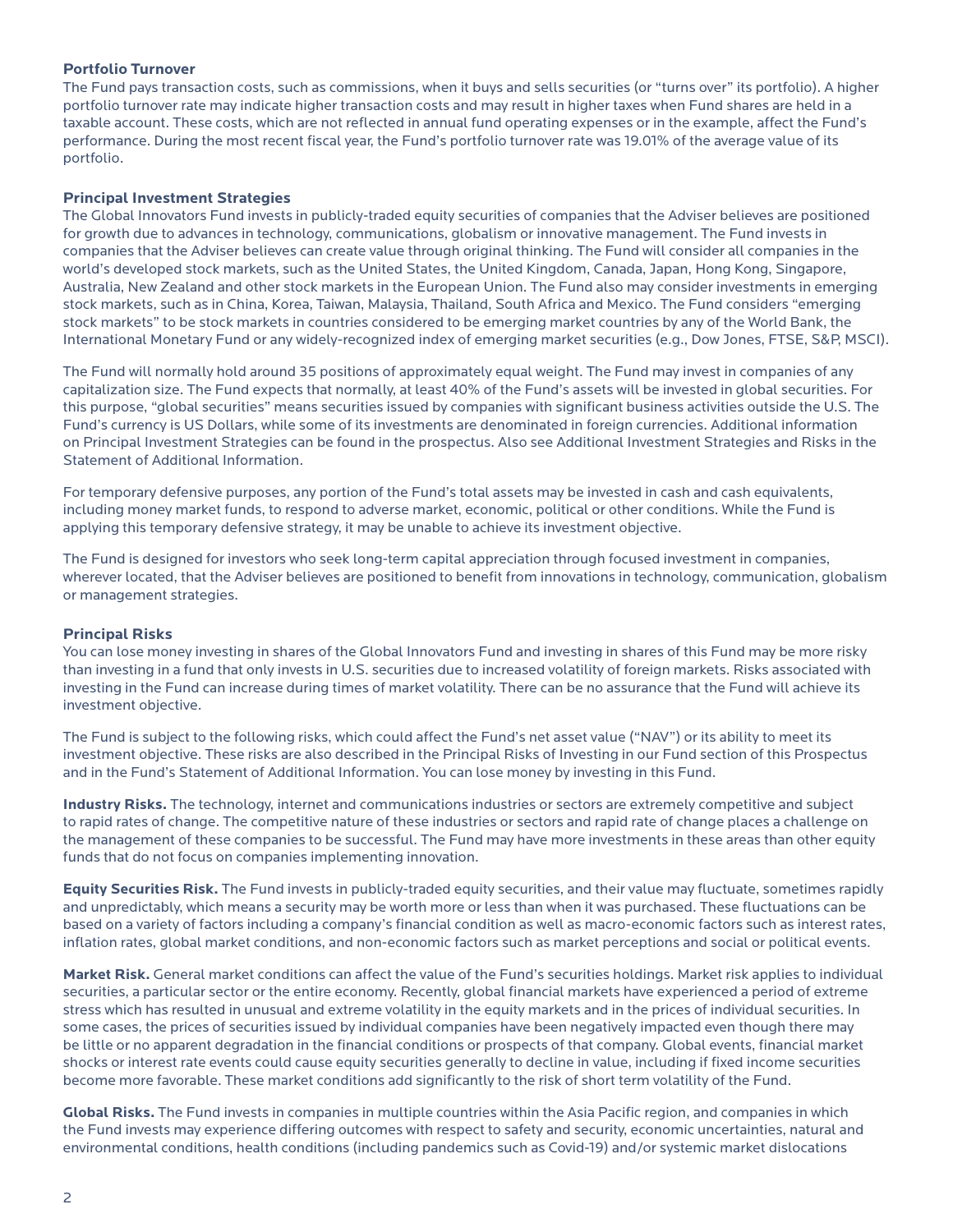(including market dislocations due to events outside a company's country or region, including supply chain events). The global interconnectivity of industries and companies, especially with respect to goods, can be negatively impacted by events occurring beyond a company's principal geographic location. These events can contribute to volatility, valuation and liquidity issues, and can affect specific companies, countries, regions and global markets.

*Pandemic Risk.* In 2020, markets globally were impacted by the Covid-19 pandemic, which is ongoing. This pandemic adversely affected industries, including supply chains, as well as general financial conditions, and has resulted in restrictions on commercial activity (shutdowns), interruptions in labor and supply markets, economic stimulus packages and other governmental interventions, and reallocation of market resources. Total economic effects of Covid-19 cannot be predicted. Covid-19 may continue in the foreseeable future and could adversely affect companies in the Fund's portfolio, including by affecting their operating capabilities or their willingness or ability to pay dividends, which could negatively impact stock prices as well as yield.

*Capital Controls and Sanctions Risk.* In 2022, a number of countries imposed capital controls and economic and other sanctions in response to Russia's invasion of Ukraine. The range of sanctions and their impact continues to evolve but has included asset seizures, restrictions on the transfer or exchange of currency, restrictions on asset transfers, exclusions from international banking systems, export limitations and limitations on listing shares of companies that are economically tied to Russia and Belarus, including depositary receipts on shares of affected companies. Sanctions programs have been imposed by individual countries, but also on a coordinated basis. The duration of sanctions programs and capital controls in response to the invasion of Ukraine cannot be predicted with any certainty. Capital controls and/or sanctions could adversely impact a Fund's ability to buy, sell or otherwise transfer securities or currency, negatively impact the value and/or liquidity of such instruments, adversely affect the trading market and price for Fund shares, and otherwise cause the Fund to decline in value.

#### **Risks Associated with Investments in Companies outside the United States.**

**Investing in Non US Companies.** Investing in companies outside the U.S., including in countries in Europe and Asia, involves different and additional political, social, economic, legal, and regulatory and other risks, based on the size of their securities markets, competition for investments, interest rates, and global or foreign trade activities (restrictions and tariffs, or threats of changes to restrictions or tariffs), and changes in the global economy , such as "Brexit", the withdrawal of the United Kingdom from the European Union (EU). Impacts of Brexit are likely to be higher on companies with significant contacts with the United Kingdom, including companies in Europe. Non-US companies, whether in developed or emerging markets, may be more sensitive to these factors, which can increase volatility, reduce liquidity and negatively affect economic growth. The Fund's ability to access foreign securities markets can be limited, which can affect availability, liquidity and pricing of foreign securities.

*Sensitivity to global events.* Non US securities may be more sensitive to changes in global economy activity, including interest rates as well as trading activity, including trade restrictions, tariffs, or threats of changes to restrictions or tariffs. These companies may be more sensitive to global economic transitions and stresses, such as Brexit, central bank or government interventions (commonly involving interest rates but also stimulus and sanctions). Investing in non-US securities can also expose the Fund to risks associated with the potential imposition of economic or other sanctions against a particular country, or businesses or industries, including trade restrictions or tariffs (or threats thereof).

*Legal, Accounting, Audit and Disclosure may vary.* Foreign countries have different legal, accounting, auditing and financial disclosure systems, which may make information about companies more difficult to understand, and less information may be available. Under foreign legal systems, different standards may apply for foreign governments to take over assets, restrict the ability to exchange currency or restrict the delivery of securities. Some foreign companies may be subject to special restrictions in U.S. markets due to non-compliance with U.S. audit inspection standards.

*China.* China's government exercises significant control over its capital markets and currency markets, including its securities markets. China is also an emerging market. The Fund's investments may be affected by currency and exchange rate fluctuations, price volatility, illiquidity and trading restrictions, which can differ between China's stock exchanges and stock exchanges that list securities of companies economically tied to China. Changes in the regulatory, monetary or socioeconomic policies in China, and limitations on access to China issuers (including limitations on access through variable interest entities (VIEs)), could adversely affect the Fund's investments in China. Foreign investors, such as the Fund, may face different risks than domestic investors when investing in companies in China, especially with respect to lack of transparency, fraud, volatility, corporate incentives, macro-economic shocks, national security and changes in US-China policy. China's policies can also impact securities of companies economically tied to Hong Kong and Taiwan. See "Additional Risks of Investing in our Funds" for specific risks of investing in companies economically tied to China.

**Currency and Currency Exchange Risks.** The Fund's currency is US Dollars, while some of its investments are denominated in foreign currencies. Foreign currencies may fluctuate against the US Dollar and some foreign currencies are more volatile, especially during times of economic stress, and foreign countries may limit trading or repatriation of currencies. The Fund's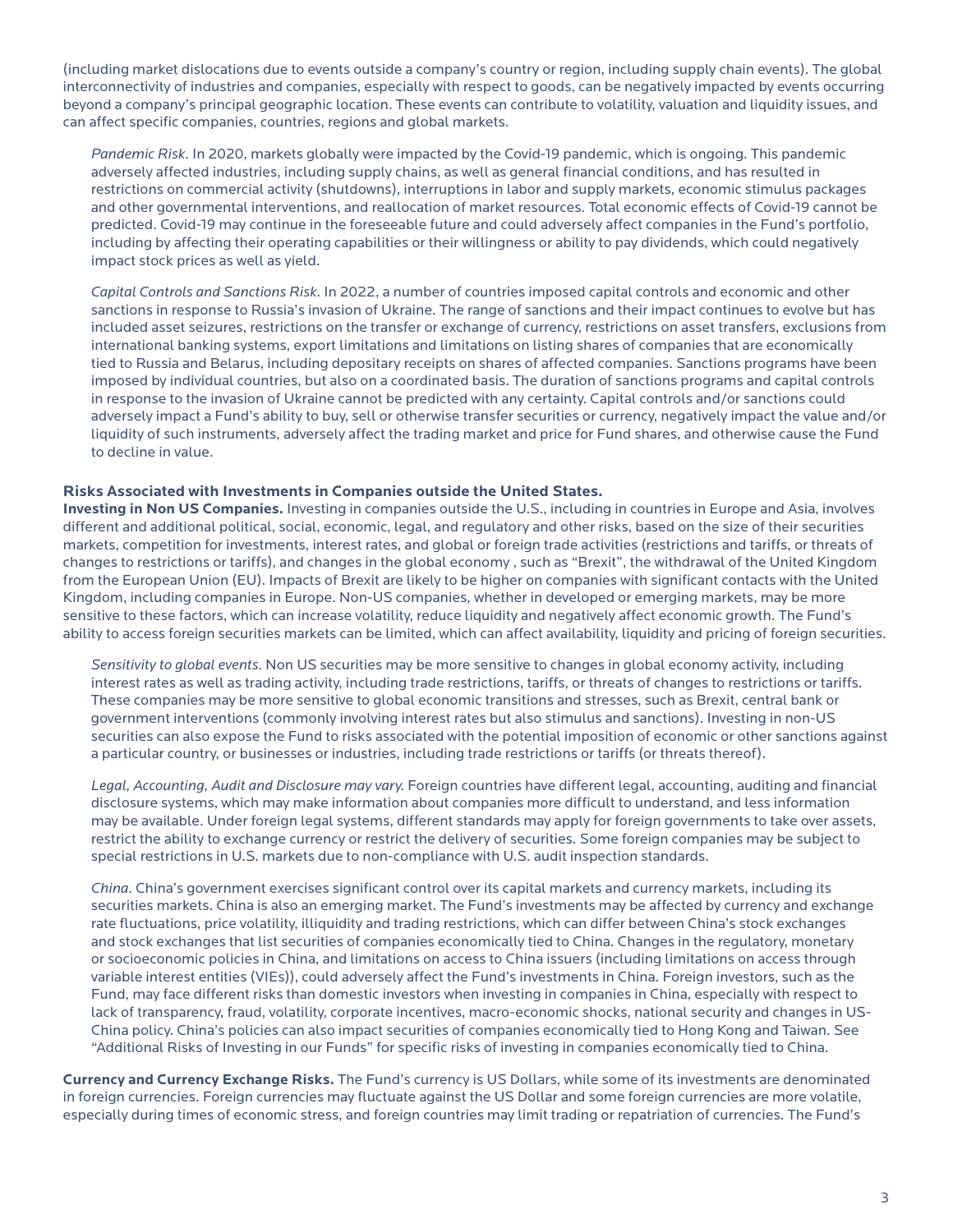NAV could be affected by a change in foreign currency exchange rates. The Fund may incur costs associated with exchanging dollars into foreign currencies, and vice versa, for investing in foreign securities. The Fund's NAV could decline if the foreign currency of a market in which the Fund invests declines against the US Dollar.

*China Currency Risk.* The Fund's investments in Chinese issuers are subject to risks associated with China's currency, which is subject to economic objectives of China's government including devaluation. China has only comparatively recently moved from a pegged currency to a managed float. China's currency, the Renminbi Yuan, is not completely freely tradable and may not at all times reflect economic fundamentals of China's economy. The value of the Renminbi Yuan is subject to changes based on the economic objectives of the Chinese government, including devaluation in order to improve the competitiveness of Chinese goods in an effort to improve the Chinese balance of trade.

*Other Currency Risk.* Currencies of some countries in the Asia Pacific region are subject to greater volatility as compared to the US dollar. Currency volatility is relative and can be periodic. For some countries, their currency may not reflect entirely the fundamental components of a country's economy. For other countries, such as Australia (Australia Dollar), currency volatility is relatively low over longer terms. Some currencies, such as South Korea (Won), Taiwan (New Taiwan Dollar), Singapore (Singapore Dollar) and India (Rupee), trade only in local markets and may be more volatile than other currencies. The Fund could pay more if it had to acquire a foreign currency when the amplitude of its volatility is high as measured against the US Dollar.

**Foreign Securities Market Risks.** Foreign securities markets generally have lower trading volumes than US markets, which means it may be more difficult for the Fund to buy or sell foreign securities. Additionally, trading on foreign securities markets may involve longer settlement periods and higher transaction costs. Some foreign securities markets are closed to trading for extended periods (foreseeable and unplanned), which could make the Fund's holdings in those markets illiquid or hard to value. Government oversight of foreign stock exchanges and brokerage industries may be less stringent than in the United States. Some foreign securities markets restrict access by non-domestic investors. The Fund's investments in securities traded on foreign markets could make this Fund more risky than a fund that only invests in securities traded on US exchanges.

**Emerging Markets Risks.** The Fund may invest in companies in emerging markets, including China. Emerging market countries generally have less established economies, smaller capital markets and greater social, economic, regulatory or political risks. These factors could contribute to increased volatility, liquidity risks and valuation risks. These risks apply to direct holdings in foreign companies and holdings in depository receipts for foreign companies.

**Expropriation Risk.** Investments in foreign countries are subject to expropriation risk, and the risk that foreign governments act to limit investment in foreign securities, through exchange controls, currency restrictions and taxation. There can be limits on the Fund's ability to pursue and collect a legal judgment against a foreign government if an expropriation event occurs.

# **Other Principal Risks**

**Management Risk.** The Fund's strategy may not achieve its investment objective; portfolio manager judgments about securities may be incorrect or the Adviser might not properly implement the strategy.

**Capitalization Risk.** The Fund invests in companies with a range of capitalizations, including small cap (under US\$1 billion), medium cap (under US\$5 billion) and large cap. Small cap and medium cap companies may be more susceptible to financial downturns, have limited product lines, may be illiquid or experience volatility and may have limited financial resources. Large cap companies may have frequent price changes based on general economic conditions and may be adversely affected by declines among lines of business, and may be less agile in responding to market and product challenges. Investing in small cap and medium cap companies may make the Fund more risky than a fund that only invests in securities of larger capitalization companies.

**Liquidity Risk.** The Fund invests in securities, which may become illiquid, and there is liquidity risk associated with each Fund's own shares. Securities in which a Fund invests could become illiquid, which means that the securities cannot be sold with seven days under current market conditions without significantly affecting the price at which the investment is carried on the Fund's books. Investments that become illiquid may be more difficult to value. The Fund may be more sensitive to this risk because it invests in non-US securities. Some of the foreign markets in which the Fund invests may be closed for national holidays or other reasons, which may cause some holdings to be illiquid. Illiquidity in portfolio securities could cause the Fund's shares to trade at a premium or discount. The Fund has adopted a liquidity risk management program to manage liquidity risk of its underlying portfolio.

**Fund Cybersecurity Risk.** Cybersecurity risk applies to the Fund, its service providers and the companies in which the Fund invests. Cybersecurity risk includes breaches, intentional or unintended, that may impact a company's ability to operate, and could include data corruption, theft or loss, improper access to proprietary information, or interference with technology operations. Companies could suffer losses due to cybersecurity events, including fines, penalties, reputational injuries, as well as financial losses and legal and compliance expenses. Cybersecurity risks of the Fund include risks applicable to the Fund's service providers. While the Fund and its service providers have established cybersecurity defenses, there is no guarantee that these defenses will be effective.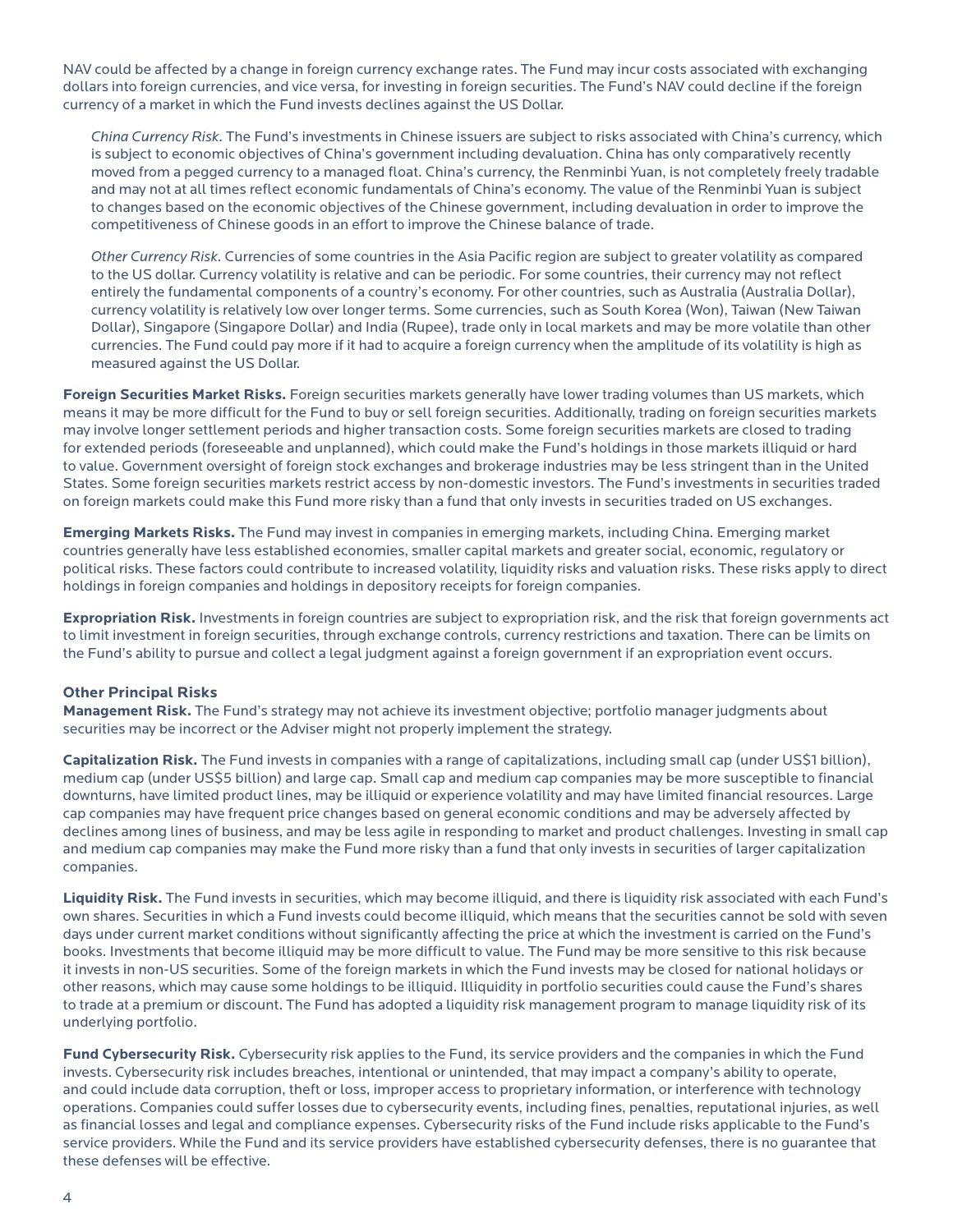For more information on the risks of investing in this Fund please see the Principal Risks and Risks of Investing in Our Funds in the prospectus. You may also refer to the section Risk Factors and Special Considerations in the Statement of Additional Information.

#### **Performance**

The annual returns bar chart demonstrates the risks of investing in the Global Innovators Fund by showing how the performance of the Fund's Investor Class shares has varied from year to year. The table also demonstrates these risks by showing how the Fund's average annual returns compare with those of two broad-based securities market indices. Unlike the Fund's returns, the index returns do not reflect any deductions for fees, expenses or taxes. For additional information on these indices, please see Index Descriptions in the prospectus. Past performance, before or after taxes, is not indicative of future performance. Updated performance information is available on the Fund's website: www.gafunds.com.



*During the period shown in the bar chart, the best performance for a quarter was 27.36% (for the quarter ended June 30, 2020). The worst performance was -16.31% (for the quarter ended December 31, 2018).*

| Average Annual Total Returns as of 12/31/21                                           | <b>One Year</b> | <b>Five Years</b> | <b>Ten Years</b> |
|---------------------------------------------------------------------------------------|-----------------|-------------------|------------------|
| <b>Global Innovators Fund:</b>                                                        |                 |                   |                  |
| <b>Investor Class Return Before Taxes</b>                                             | 21.52%          | 20.51%            | 18.13%           |
| Investor Class Return After Taxes on Distributions <sup>(1)</sup>                     | 16.99%          | 18.64%            | 17.00%           |
| Investor Class Return After Taxes on Distributions and Sale of Fund<br>$Shares^{(1)}$ | 15.74%          | 16.37%            | 15.27%           |
| Institutional Class Return Before Taxes*                                              | 21.86%          | 20.81%            | 18.31%           |
| MSCI World Index (Net Return) (Reflects No Deductions for Fees and<br>Expenses)       | 21.82%          | 15.01%            | 12.68%           |
| Nasdaq Composite Index                                                                | 22.18%          | 24.94%            | 20.93%           |

*\* The Fund's Institutional Class shares were issued on December 31, 2015. Performance information shown for the Institutional Class prior to December 31, 2015, is based on the performance of the Investor Class.*

*(1) After-tax returns are calculated using the historical highest individual federal marginal income tax rates and do not reflect the impact of state and local taxes. Actual after-tax returns depend on an investor's tax situation and may differ from those shown, and after-tax returns shown are not relevant to investors who hold their Fund shares through tax-deferred arrangements, such as 401(k) plans or individual retirement accounts. In certain cases, the figure representing "Return After Taxes on Distributions and Sale of Fund Shares" may be higher than the other return figures for the same period. A higher after-tax return results when a capital loss occurs upon redemption and provides an assumed tax deduction that benefits the investor. After-tax returns are shown for Investor Class Shares only and after-tax returns for classes other than Investor Class will vary from returns shown for Investor Class.*

#### **Investment Adviser**

Guinness Atkinson<sup>TM</sup> Asset Management, Inc. serves as the Fund's investment adviser. For more information on the Investment Adviser, please see Management of the Funds in the prospectus and The Investment Adviser in the Statement of Additional Information.

#### **Portfolio Managers**

Matthew Page, CFA, has been a portfolio manager of the Fund since May 2010. Dr. Ian Mortimer, CFA, has been a portfolio manager of the Fund since May 2011. Mr. Page and Dr. Mortimer are jointly and primarily responsible for the day-to-day management of the Fund's portfolio. For additional information, please see Portfolio Management in the prospectus and Portfolio Managers in the Statement of Additional Information.

#### **Purchase and Sale of Fund Shares**

The Fund operates in a multiple class structure. A multiple class fund is an open-end investment company that issues two or more classes of shares representing interests in the same investment portfolio, and having common rights and privileges. Each class in a multiple class fund has its own transaction minimums and may vary with respect to expenses for distribution, administration and shareholder services. Performance among share classes may also differ. Financial intermediaries who